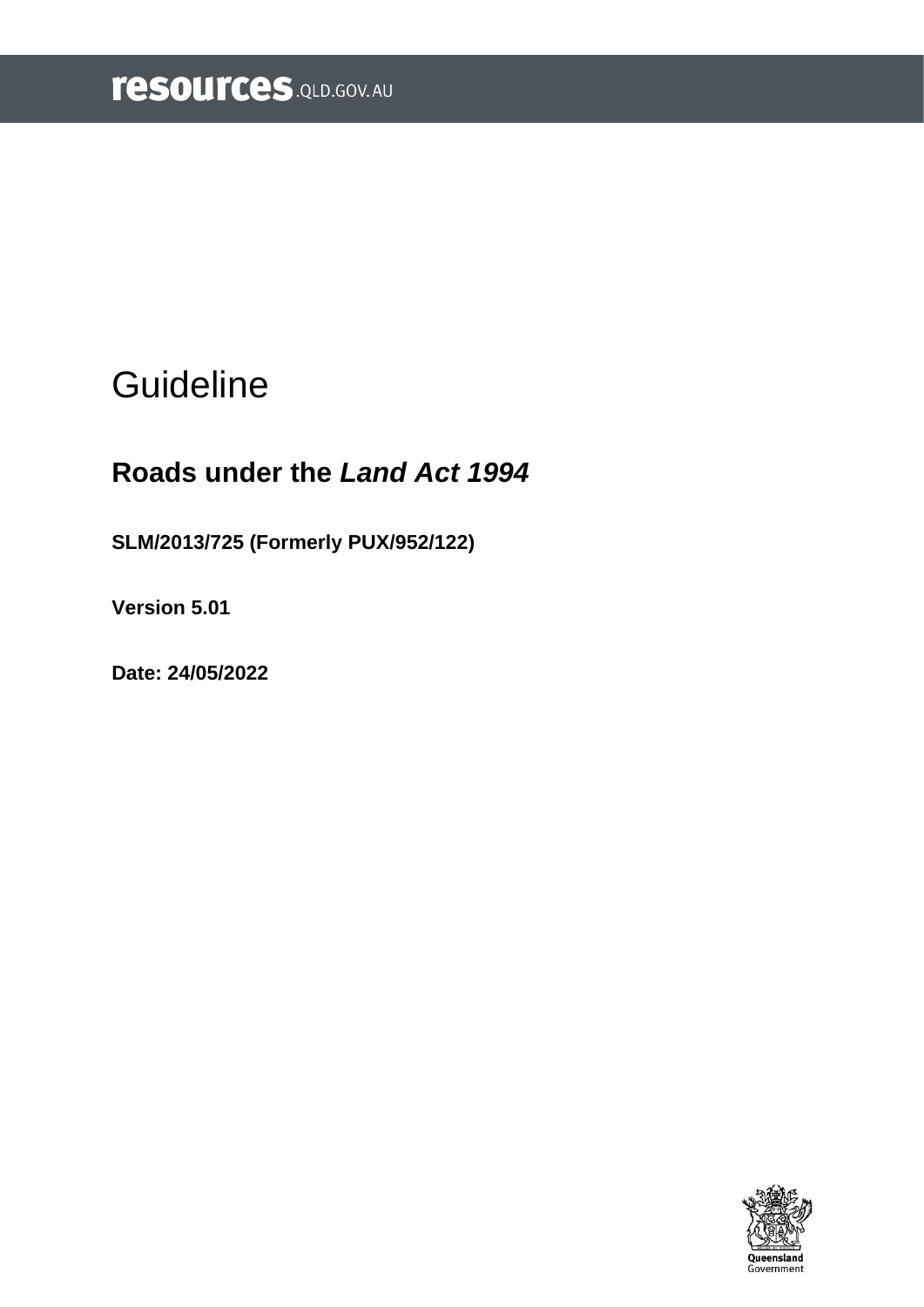## <span id="page-1-0"></span>**Approval**

| <b>Position</b>                   | <b>Name</b>    | <b>Effective Date</b> |
|-----------------------------------|----------------|-----------------------|
| Director, Land Operations Support | Anita Haenfler | 2 July 2020           |

### <span id="page-1-1"></span>**Version history**

| <b>Version</b> | Date       | <b>Comments</b>                                                                                                         |
|----------------|------------|-------------------------------------------------------------------------------------------------------------------------|
|                | 25/09/2013 | Endorsed                                                                                                                |
| 1.01           | 14/11/2013 | Minor amendment to correct formatting errors                                                                            |
| 2.00           | 12/02/2015 | Amended to include Trespass on roads content                                                                            |
| 2.01           | 12/02/2015 | Minor amendment to insert text on new template                                                                          |
| 3.00           | 15/08/2018 | Change of document type – 'Policy' to 'Guideline', new template<br>and content changes.                                 |
| 4.00           | 26/05/2020 | Amended to include road is temporarily closed on issue of road<br>licence and some other minor clarifying changes.      |
| 5.00           | 02/07/2020 | Amended to update appropriate public notice requirements                                                                |
| 5.01           | 24/05/2022 | Updated to new template and minor amendment to clarify reserved<br>roads and authorising uses on state-controlled roads |

This publication has been compiled by Land Operations Support, Lands Policy and Support, Lands Division, Department of **Resources** 

© State of Queensland, 2022

The Queensland Government supports and encourages the dissemination and exchange of its information. The copyright in this publication is licensed under a Creative Commons Attribution 4.0 International (CC BY 4.0) licence.



Under this licence you are free, without having to seek our permission, to use this publication in accordance with the licence terms. You must keep intact the copyright notice and attribute the State of Queensland as the source of the publication.

Note: Some content in this publication may have different licence terms as indicated.

For more information on this licence, visit https://creativecommons.org/licenses/by/4.0/.

The information contained herein is subject to change without notice. The Queensland Government shall not be liable for technical or other errors or omissions contained herein. The reader/user accepts all risks and responsibility for losses, damages, costs and other consequences resulting directly or indirectly from using this information.

#### **Interpreter statement**:



The Queensland Government is committed to providing accessible services to Queenslanders from all culturally and linguistically diverse backgrounds. If you have difficulty in understanding this document, you can contact us within Australia on 13QGOV (13 74 68) and we will arrange an interpreter to effectively communicate the report to you.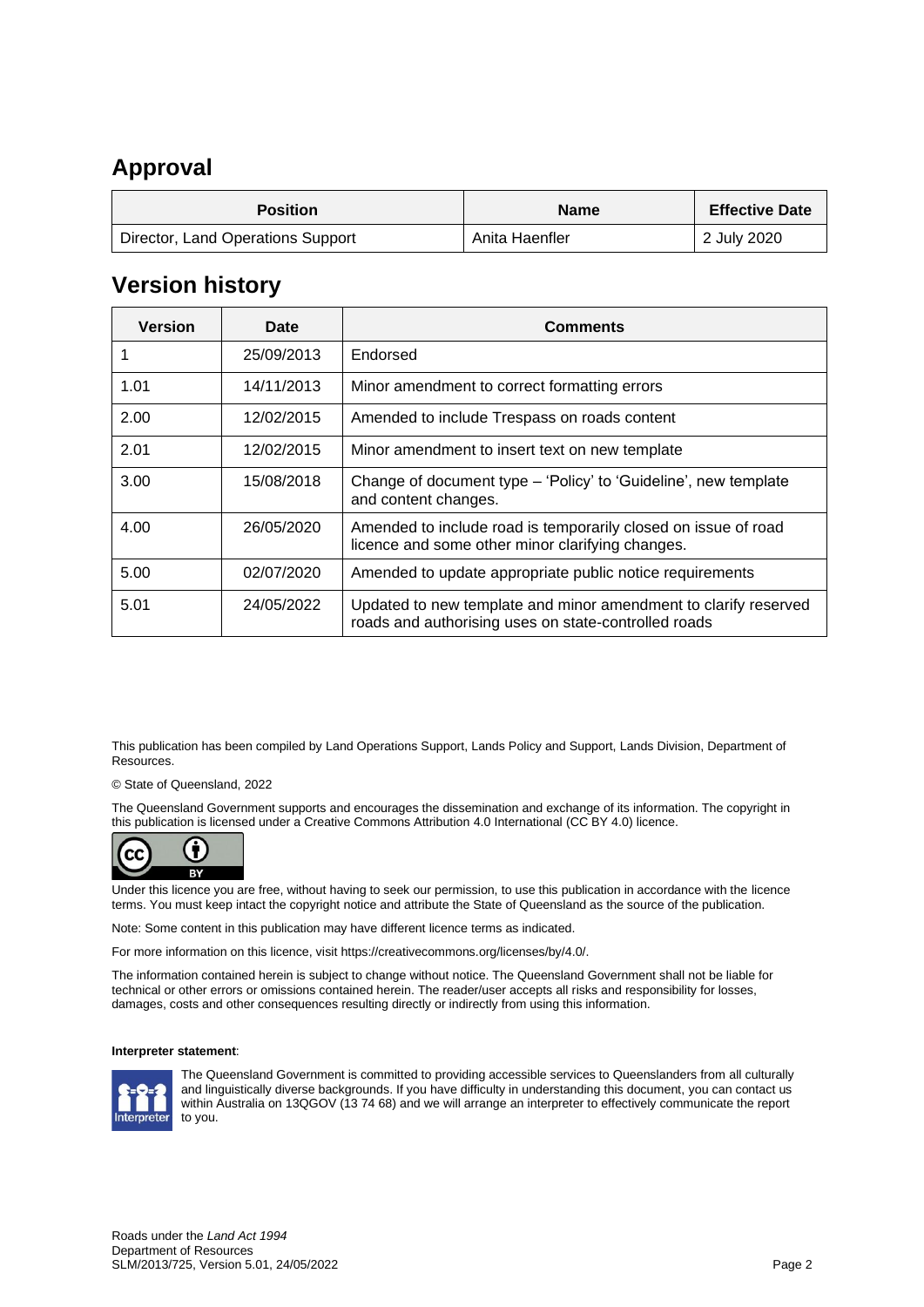### **Table of contents**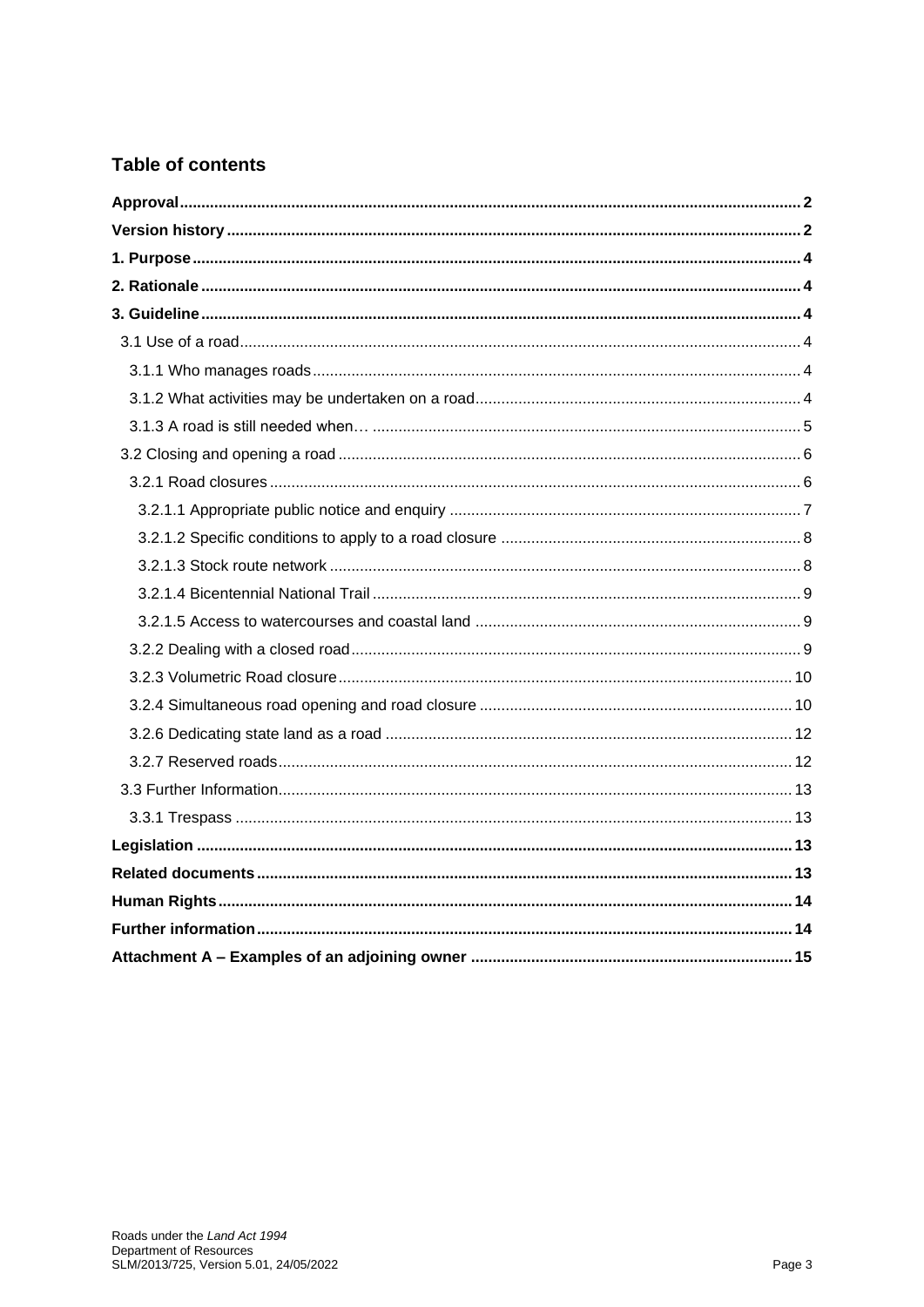# <span id="page-3-0"></span>**1. Purpose**

This policy provides guidance on roads under the *Land Act 1994* (Land Act).

# <span id="page-3-1"></span>**2. Rationale**

Land dedicated as road is an area set aside for the present or future use of the travelling public.

Unless authorised under an Act, the use of a road for any other purpose must not lessen the primary purpose of public passage.

Any application to use the road for another purpose has to be balanced against the present and future use for the road. Where a local government or the Department of Transport and Main Roads (DTMR) is unable to authorise another proposed use on the road, an application under the Land Act may be required. For example:

- a permanent road closure is the act of changing the status of the land from road to unallocated state land (USL) to be available for subsequent issue of a deed of grant or for inclusion into non freehold land (e.g. a lease or reserve); or
- a temporary closure to restrict the public's right to use the road; or
- a permit to occupy may also issue over a road in limited circumstances.

## <span id="page-3-2"></span>**3. Guideline**

### <span id="page-3-3"></span>**3.1 Use of a road**

### <span id="page-3-4"></span>**3.1.1 Who manages roads**

While all land in a road is owned by the state, the day to day management, control and regulation are the responsibility of:

- DTMR under the *Transport Infrastructure Act 1994* (TIA) for state-controlled roads; and
- local governments under the *Local Government Act 2009* (LGA) and *City of Brisbane Act 2010* for other roads.

Consequently, issues relating to use, access, construction and maintenance are to be referred to the road manager who is best placed to deal with the request.

If DTMR or the local government are able to authorise the use on the road area, tenure under the Land Act is not required (please see section immediately below).

### <span id="page-3-5"></span>**3.1.2 What activities may be undertaken on a road**

A road may be used for travelling and access purposes by means of a vehicle, walking, horse, etc. unless it is restricted under the provisions of an Act. The fact that a road is not constructed does not diminish its status as road and therefore may still be available for use by the public for that purpose.

At times the term 'road reserve' is incorrectly used to refer to a dedicated road particularly if not constructed or formed, but a dedicated road whether or not constructed or formed extends from the property boundary on one side of the road to the property boundary on the other side.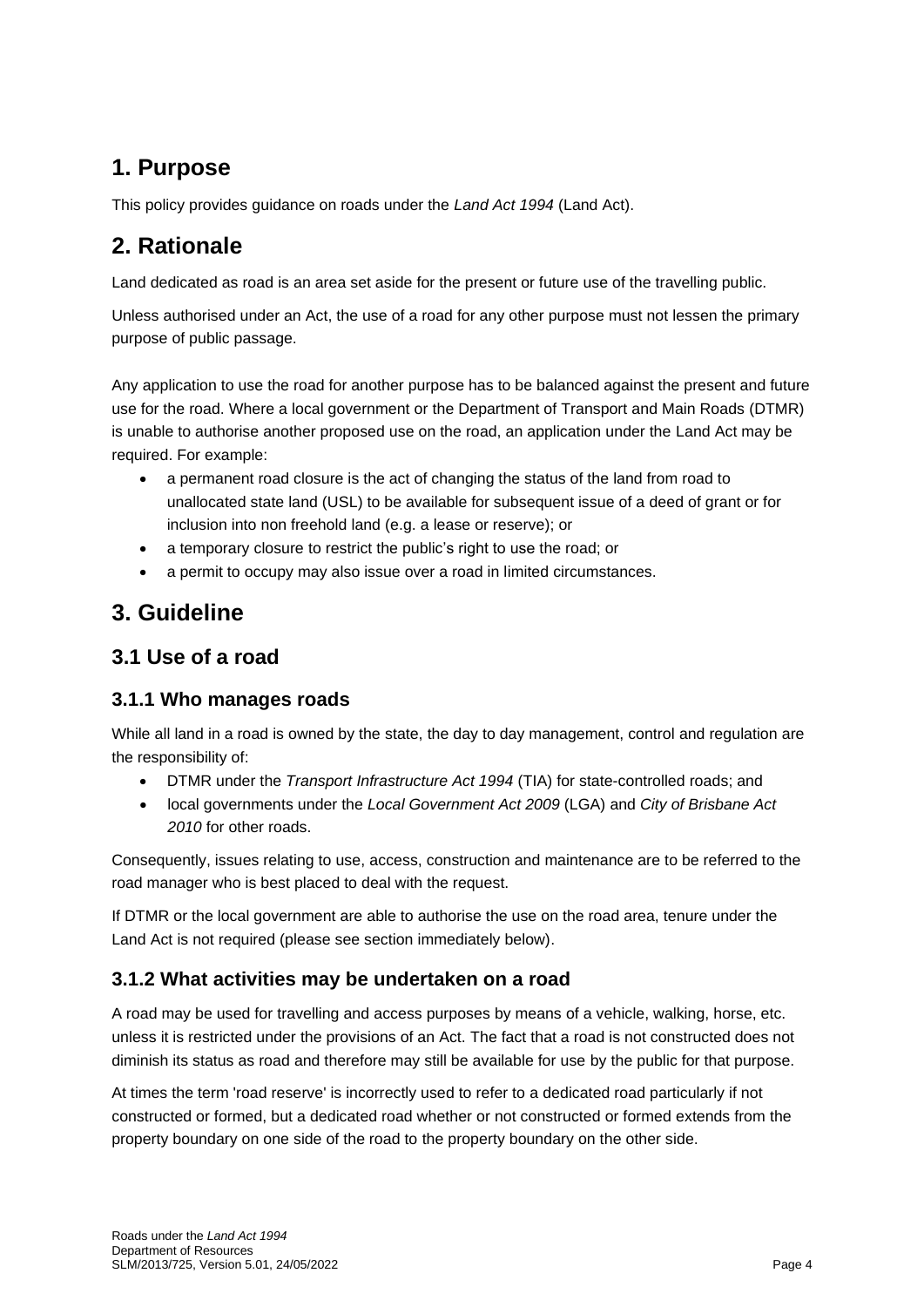Public utilities and services, including electricity distribution, communication cables, bus shelters, public telephones, water, sewage and drainage are a historical and present use of roads.

DTMR can issue Road Corridor Permits under TIA to parties wanting to use the state-controlled road for ancillary works or encroachments (AWE) e.g. advertising sign, bridge, pipeline etc. Note, that AWE's excludes travelling or grazing an animal under a permit issued under the *Stock Route Management Act 2002*, which are issued by the relevant local government.

A local government may authorise use for a road under its control (local road) under a specific local law for administering the use of local roads; or a closure under section 69 of the LGA or the corresponding provision of the *City of Brisbane Act 2010*.

Section 66 of the *Transport Operations (Road Use Management) Act 1995* also provides for a local government to authorise certain uses of local roads by local law.

Authorisation of use of a road by DTMR or a local government could include a "volumetric" use.

If DTMR or a local government authorise the use of a road, tenure under the Land Act is not required.

Note: although DTMR and local government have the powers to authorise various uses on roads, neither agency is able to permanently close the dedicated road and allocate the land as USL for another use.

### <span id="page-4-0"></span>**3.1.3 A road is still needed when…**

Section 101(3) states that the Minister must refuse a road closure application if the Minister is satisfied the road is still needed.

A road is considered still needed when:

- it gives the only practical access to a parcel of land whether or not there is some other dedicated access to such land; or
- it is the only dedicated access to a parcel of land (whether or not the owner of the parcel agrees to the closure); or
- it is used by the public for road, including in connection with the Bicentennial National Trail (please see separate section below) or stock route purposes (please see separate section below) and is expected to continue to be required for such purposes; or
- it is required to provide continuity to an existing road network (however temporary closure may be acceptable in this situation); or
- the interests of existing public service facilities or authorised private service facilities cannot be otherwise protected or accommodated e.g. by easements or movement of services; or
- the land contains or is critical for existing or foreseeable road structures and road maintenance (for example land beneath a road bridge that contains or provides structural support), however temporary closure may be acceptable where the need is foreseeable rather than now; or
- the road contains some historically or socially significant feature or flora and fauna that should be protected in the State's interest or where the land protects other land, or waterways (for example beachfront dunes), and no convenient alternative provision can be made for the protection of the features, the flora and fauna or other land (for example through setting aside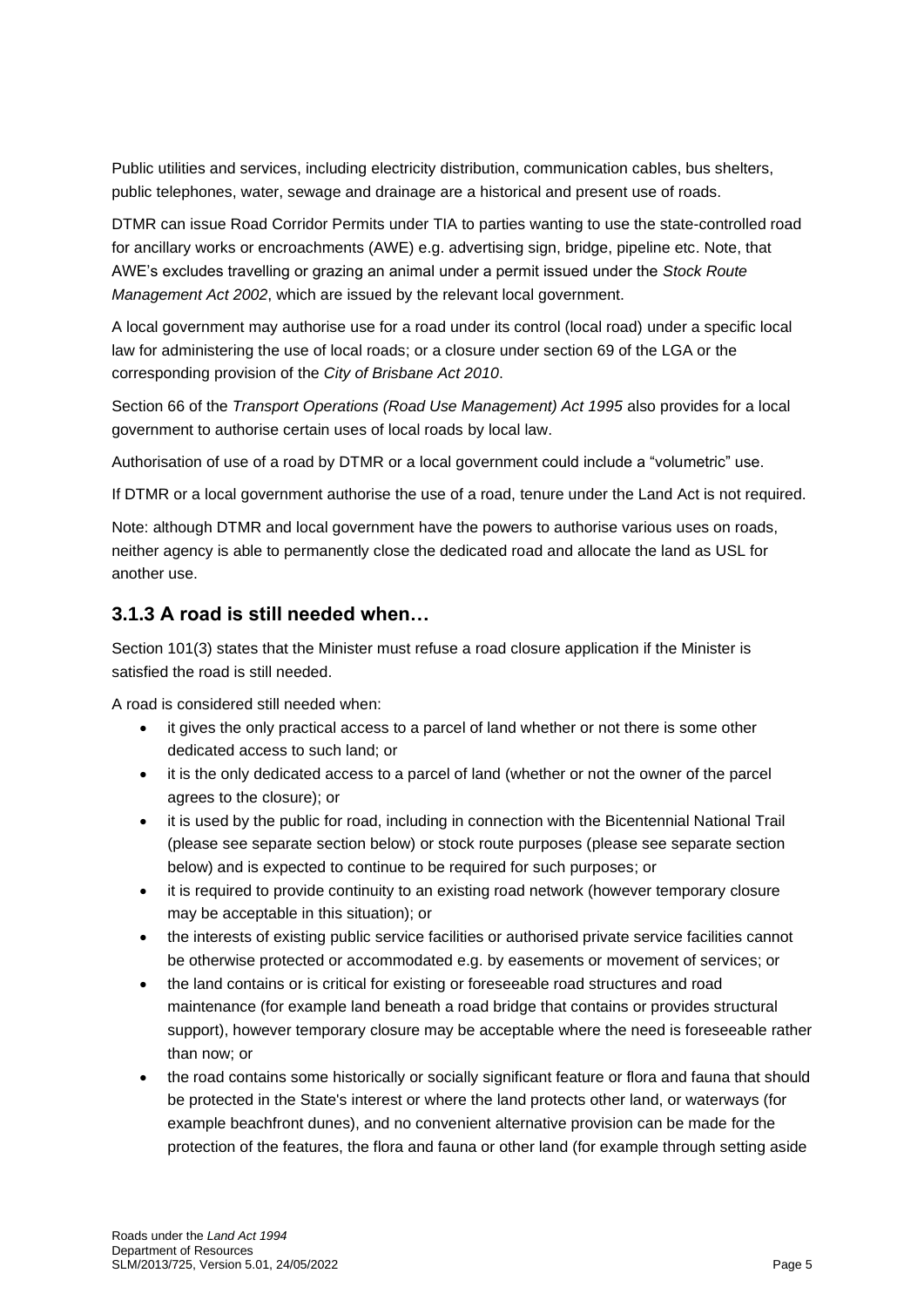of part of the land as a community purpose reserve, or covenant if the road was closed and included in the adjoining freehold), or

• the road provides access to the coast, a watercourse or a lake.

In addition, depending on the circumstances, it may be decided on other grounds that a road may still be needed following investigation of a particular road closure application e.g. road frontage to both the front and rear of an adjoining property is to be retained.

### <span id="page-5-0"></span>**3.2 Closing and opening a road**

### <span id="page-5-1"></span>**3.2.1 Road closures**

Section 68 of the LGA and section 74 of the *City of Brisbane Act 2010*, requires notice of any proposed closure or opening be provided to the local government. Further, as mentioned earlier in this guideline, section 69 of the LGA allows local governments to permanently or temporarily close a road (there are similar provisions in the *City of Brisbane Act 2010*). Consequently, before making an application for a road closure under the Land Act, the proposal should be discussed with the local government as it may be possible for it to authorise the use under its legislation.

A road that is closed under the LGA or *City of Brisbane Act 2010* remains a road and allows the use of the closed road on the conditions the local government considers appropriate.

Note: A local government may also establish a mall for a road.

The following entities may apply for a permanent road closure under the Land Act:

- A public utility provider. This also includes the commonwealth, state and local governments however it does not include non-core utility providers. These are defined in the Dictionary, Schedule 6 of the Land Act, or
- An adjoining owner, being a
	- o freehold owner
	- o lessee of a Land Act lease or
	- $\circ$  trustee of trust land under the Land Act (i.e. a reserve or deed of grant in trust).

The following persons may apply for a temporary road closure under the Land Act:

- An adjoining owner as mentioned above; or
- Another person that proposes structural improvements limited to pipes for irrigation purposes under the road or water channels for irrigation purposes that cross the road.

Refer to Guideline - [Public Purpose Reservations \(SLM/2013/480= PUX/901/112\)](https://www.resources.qld.gov.au/?a=109113:policy_registry/public-purpose-reservations.pdf&ver=4.00) for guidance on reserved roads or reservations in title.

#### **Adjoining owner**

An adjoining owner's property must share a common boundary with the road (i.e. contiguous, directly connected or without interruption).

An adjoining owner can apply for the area of road that immediately adjoins the property boundary, but not any part of the road that continues in either direction beyond the property boundary.

If a road is a 'dead end' and the property boundary only adjoins on the end and does not extend along the road, the owner is not considered an adjoining owner for a road closure application. For clarity, a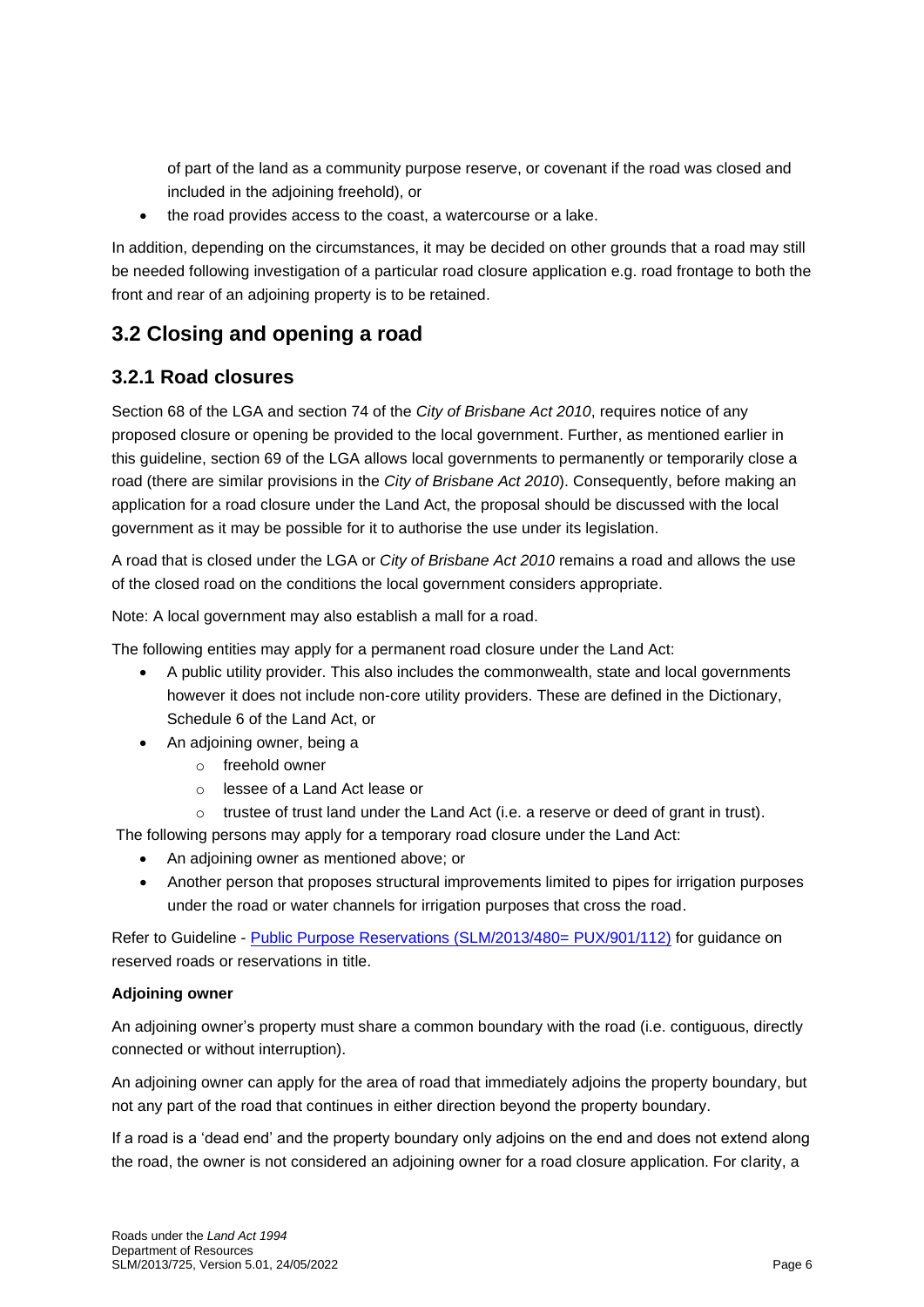person who has limited frontage to the road cannot apply for closure of the entire length of the road. Refer to Attachment A for examples of an adjoining owner.

Adjoining owners do not include an applicant who may have some "entitlement" (e.g. by way of an unconditional contract of sale) to become the registered owner of land adjoining a road, and therefore a road closure application may not be made by that person. However, under section 98 of the Land Act, the Minister may close a road without receiving an application, after making appropriate inquiry and notice. A road closure could therefore be considered for a person who may claim an "entitlement" to be an adjoining owner only if that person is able to:

- demonstrate urgency relating to the proposed closure that is unable to wait until the person is the adjoining owner; and
- the proposed closure would be in the public interest.

#### <span id="page-6-0"></span>**3.2.1.1 Appropriate public notice and enquiry**

If the Minister (or delegate) is satisfied that a road closure application may proceed to be investigated, section 100(1) of the Land Act requires the Minister to give appropriate public notice and make appropriate enquiries.

Appropriate public notice includes:

- notification on the Queensland Government website
- placing a notice on the site; and
- placing a notice in the local newspaper (including electronic).

This requirement applies to all road closure applications except:

- a no-through road\*. A no-through is a road that is closed at one end, and provides access to the land of only 1 adjoining owner for the road
- part of a road to be closed by a volumetric format plan of subdivision ("volumetrical") and the closure will not adversely affect the road use\*\*; or
- the road closure application is to close part of a road adjoining transport land (as defined under the Land Act) and the closure will not adversely affect the part of the road being used as a road.

\*Land below high-water mark (i.e. coastal lands or tidal watercourses) is the property of the state, as well as the bed and banks of a non-tidal boundary watercourse and lake. Therefore, a road that provides access to the coast or a watercourse or lake is not a no-through road i.e. the road provides access to land other than the land of only 1 adjoining owner for the road.

\*\*An application for a "volumetric" road closure only needs to be advertised if the general public or an adjoining owner's use of the road is adversely affected - any public infrastructure considerations and future transport network requirements (e.g. water pipelines, transport tunnels) road maintenance, overhead signs/lighting etc, and considerations of driver safety (e.g. visual distraction or obstruction) are to be addressed when requesting views from local government and other government agencies.

Appropriate enquiries include giving notice to landholders as per that definition in section 100(5) of the Land Act.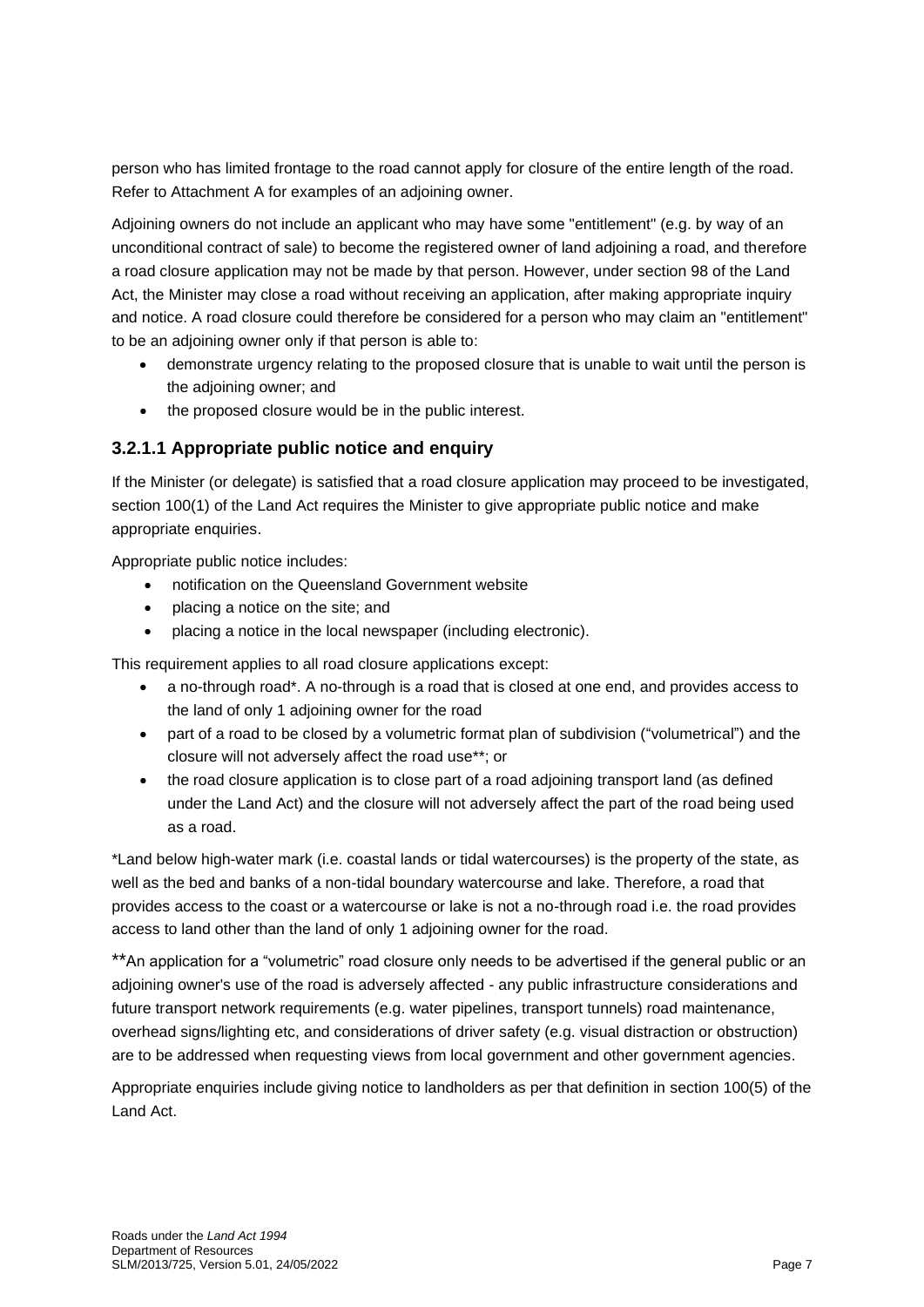If an application for a road closure is refused under section 99(7) of the Land Act or under section 420D(1) of the Land Act (as the application is frivolous or vexatious) the application does not need to be further considered. Consequently section 100 of the Land Act does not apply and public notice and enquiry of the application is not required.

Section 98 of the Land Act allows the Minister to close a road after inquiry and notice the Minister considers appropriate. This includes if a road closure is being considered without receiving an application.

The requirements to undertake appropriate public notice and enquiry must be done if an application has been received (and not refused under section 99(7) of the Land Act). Where a closure is being considered without an application, such public notice requirements (notice and enquiry) must also be done as appropriate for the proposed closure.

**Note:** ungazetted "Crossing Reserves" are unallocated state land. However, these areas may provide access similar to a road. For the purpose of sale or leasing, appropriate enquiries within the definition of section 100(5) of the Land Act are to be made, as well as the views of the local government being sought.

#### <span id="page-7-0"></span>**3.2.1.2 Specific conditions to apply to a road closure**

Section 109 of the Land Act states that land in a closed road may be dealt with as USL and reserved, leased or sold or included in an adjoining owner's land. In addition, a road is temporarily closed from the day the road licence issues over the road area.

When dealing with a road closure, there is a need to protect local government requirements. Further, service facilities such as water mains, telephone lines, are often located on roads and access needs to be retained after closure, or re-location may be required.

In dealing with land that is a closed road, the following conditions should apply:

- the interests of owners of authorised private service facilities (e.g. water pipelines) and owners of public service facilities are to be protected to their satisfaction (e.g. condition of lease or road licence, written agreement, easement) in any dealing with a road area which is otherwise not required for public use; and
- the requirements of the local government with respect to cost of alteration or relocation of services must be satisfied, but not in respect of compensation for assets such as kerbing, channelling and road surface.

#### <span id="page-7-1"></span>**3.2.1.3 Stock route network**

Land that is dedicated as a stock route is also generally a road.

It is important that the integrity (connectivity and functionality) of the stock route network is not compromised. If the Minister (or delegate) is satisfied that a road is or may be used regularly by the public as a stock route, the application will be recommended for refusal under section 99(7) of the Land Act.

However, if the Minister decides the application may proceed, any proposal to alienate part of the stock route network needs to be thoroughly investigated and evaluated to ensure that this is the most appropriate use of state land.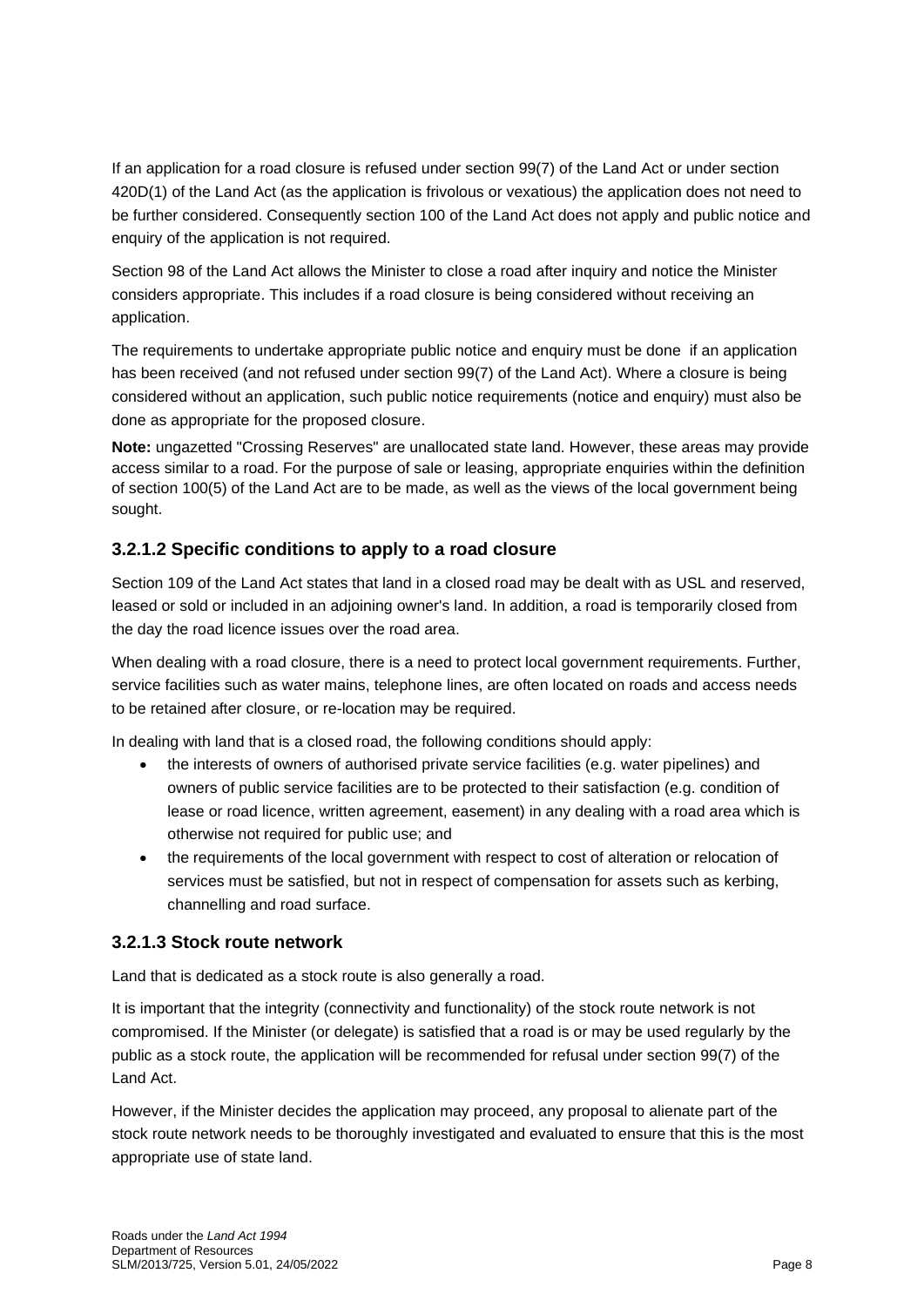Where a decision is made to proceed with an application to close a road declared as a stock route there are ramifications relating to its continuation as a stock route. For detailed information on dealing with a stock route please refer to the Operational Policy - Land dealings affecting the stock route [network \(SLM/2013/363\).](https://www.resources.qld.gov.au/?a=109113:policy_registry/land-dealings-affecting-the-stock-route-network.pdf&ver=6.00)

#### <span id="page-8-0"></span>**3.2.1.4 Bicentennial National Trail**

To ensure the integrity of the Bicentennial National Trail (the Trail) is maintained, any road closure application in proximity to the Trail must be carefully considered. Road closure applications that will fragment or interfere with the integrity of the Trail will not be approved as the road is needed by the public. Refer to section 99(7) of the Land Act.

Applications for a road closure over part of the Trail will only be considered if an alternative (but not inconvenient) realignment of the Trail can be determined in the particular locality and this is supported by the Bicentennial National Trail Ltd (ACN 010 860 143).

#### <span id="page-8-1"></span>**3.2.1.5 Access to watercourses and coastal land**

As mentioned earlier in this guideline, land below high-water mark is the property of the state, as well as the bed and banks of a non-tidal boundary watercourse and lake. Therefore, a road that provides access to the coast or a watercourse or a lake is not a no-through road.

There is a longstanding policy for provision of public access to beaches and watercourses. Consequently, an application to close a road that provides access to a boundary water course or coastal land is not supported.

### <span id="page-8-2"></span>**3.2.2 Dealing with a closed road**

#### **Freehold, lease, road licence and permit to occupy**

When a road is closed permanently the land becomes USL. Depending on the size and location of the parcel of land it could be disposed of as a stand-alone parcel of land, or may be included in adjoining land. It may be sold as freehold, leased or dedicated as community purpose reserve and in limited instances, included into an operational reserve.

A road is temporarily closed from the day the road licence issues over the road area. Although the road is temporarily closed the underlying tenure remains as road. A road licence provides a right to exclusive occupation of the road (within the conditions of the licence). The licence may be cancelled at short notice (generally three months) with no compensation.

**Note:** Although a road licence may issue for crops that are harvested annually e.g. sugar cane, the growing of commercial trees (e.g. silviculture, orchards) that may have a life expectancy of several years is not an appropriate use of a dedicated road and will not be permitted on temporarily closed roads. Where a temporarily closed road is used for growing crops e.g. cane and the road needs to be reopened, cancellation of the road licence should allow sufficient time to harvest the existing crop.

Roads do not need to be closed for a permit to occupy to be able to be issued over the road. Permits provide rights for non-exclusive occupation of the land, and the land remains road, and it is inappropriate then for a permit to occupy to issue for the growing of crops on a road.

A permit to occupy may be cancelled at short notice with no compensation.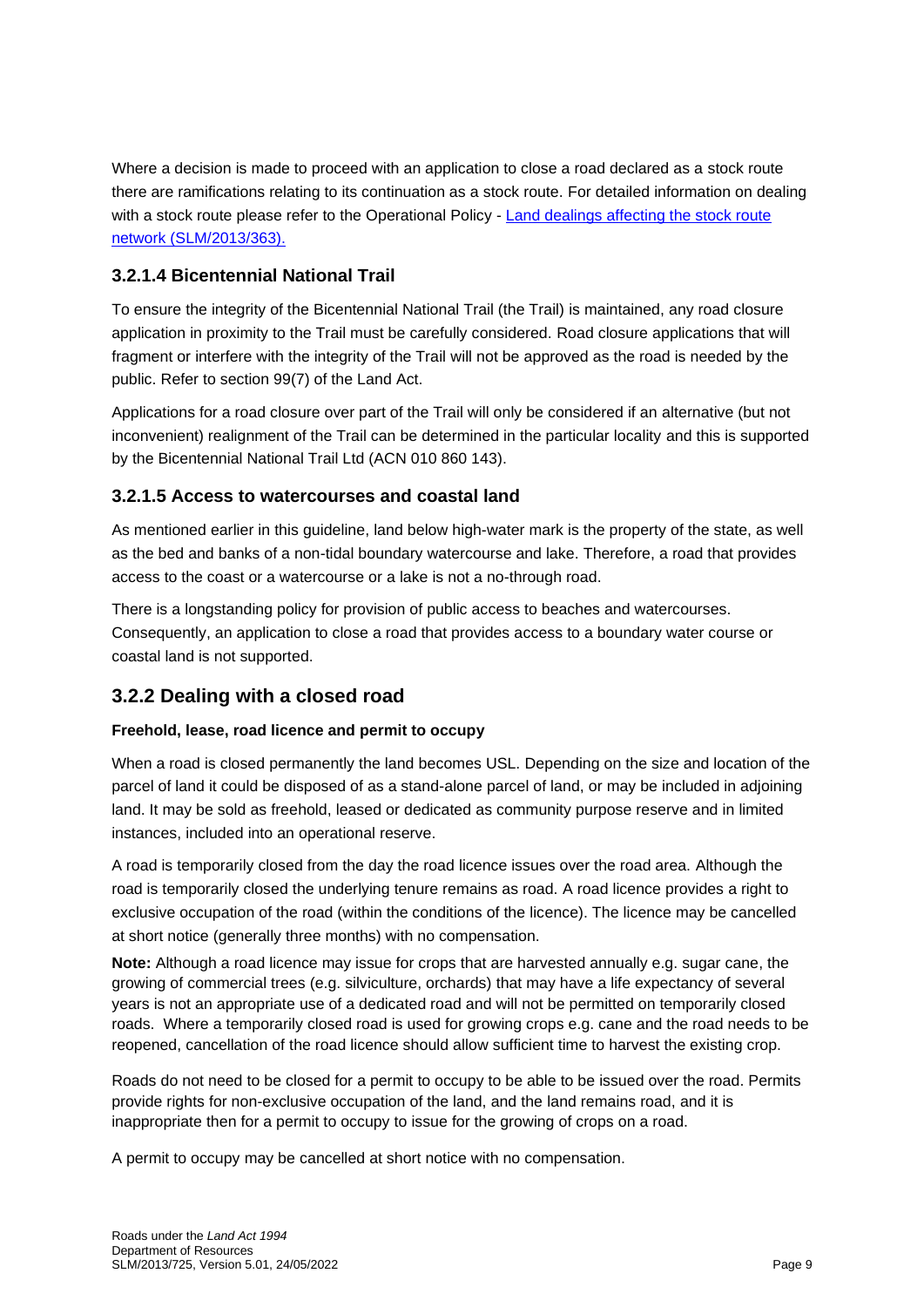A temporary closure or a permit to occupy is not to be considered for uses on state-controlled road. As DTMR manages state- controlled roads, it is appropriate that DTMR authorise uses on a statecontrolled road under TIA.

### <span id="page-9-0"></span>**3.2.3 Volumetric Road closure**

Section 5(2) of the Land Act states that layers and strata above and below the surface of land may be dealt with under that Act.

If DTMR or local government is unable to authorise the proposed "volumetric" use an application for road closure may be considered.

As mentioned earlier in this guideline, an application for a volumetric road closure only needs to be advertised if the general public or an adjoining owner's use of the road maybe adversely affected.

If after investigation the road is closed, as the underlying/overlaying land is still dedicated as road where the public may still have access to the land above or below, the State requires protection from any claims relating to the use of such area. Therefore, a term lease to authorise construction and continued existence of the facility is considered the most appropriate tenure and it includes conditions for indemnity and public liability insurance.

A bond/bank guarantee, of an amount suitable for the maintenance, completion, demolition and removal, and restoration of the structure/area, will be required as a condition of the lease. The amount of the bond is to be reviewed every two years and amended, if required, as provided for under the lease condition - section 209 of the Land Act.

If the proposed closure is for construction of a facility to join properties in separate ownership, the application for closure must be in the form of a joint application.

A term lease for a facility to join properties in separate ownership must be issued jointly in those names. A 'tied" covenant under section 373A of the Land Act and/or section 97A of the *Land Title Act 1994* to provide for no separate transfers is also to be lodged tying the lease to each parcel. If at a later date, one of the adjoining lots and lease are to be transferred, the existing covenant may be released, approval given to the transfer of the lease but on condition that a new 'tied" covenant is registered for the new owner/lessee.

If the proposed closure is for the benefit of only one property, or properties in the same ownership, the term lease is also to be "tied" by covenant to those properties to provide for no separate transfer.

If a local government or DTMR requires ingress/egress to property to be by way of tunnel under road formation or footpath or a structure in air space above road formation or footpath and the tunnel or structure is not enclosed in any way with the adjoining property, the tunnel or structure is to be treated as another level of road formation with control and maintenance by the local government or DTMR.

For more information refer to Operational Policy - [Land Allocation: Granting Land Volumetrically](https://www.resources.qld.gov.au/?a=109113:policy_registry/granting-land-volumetrically.pdf&ver=2.05)  [\(SLM/2013/492=PUX/901/100\).](https://www.resources.qld.gov.au/?a=109113:policy_registry/granting-land-volumetrically.pdf&ver=2.05)

#### <span id="page-9-1"></span>**3.2.4 Simultaneous road opening and road closure**

Local governments and TMR may need to realign and reposition roads where the constructed alignment is not on the dedicated alignment and/or the dedicated alignment is not the practical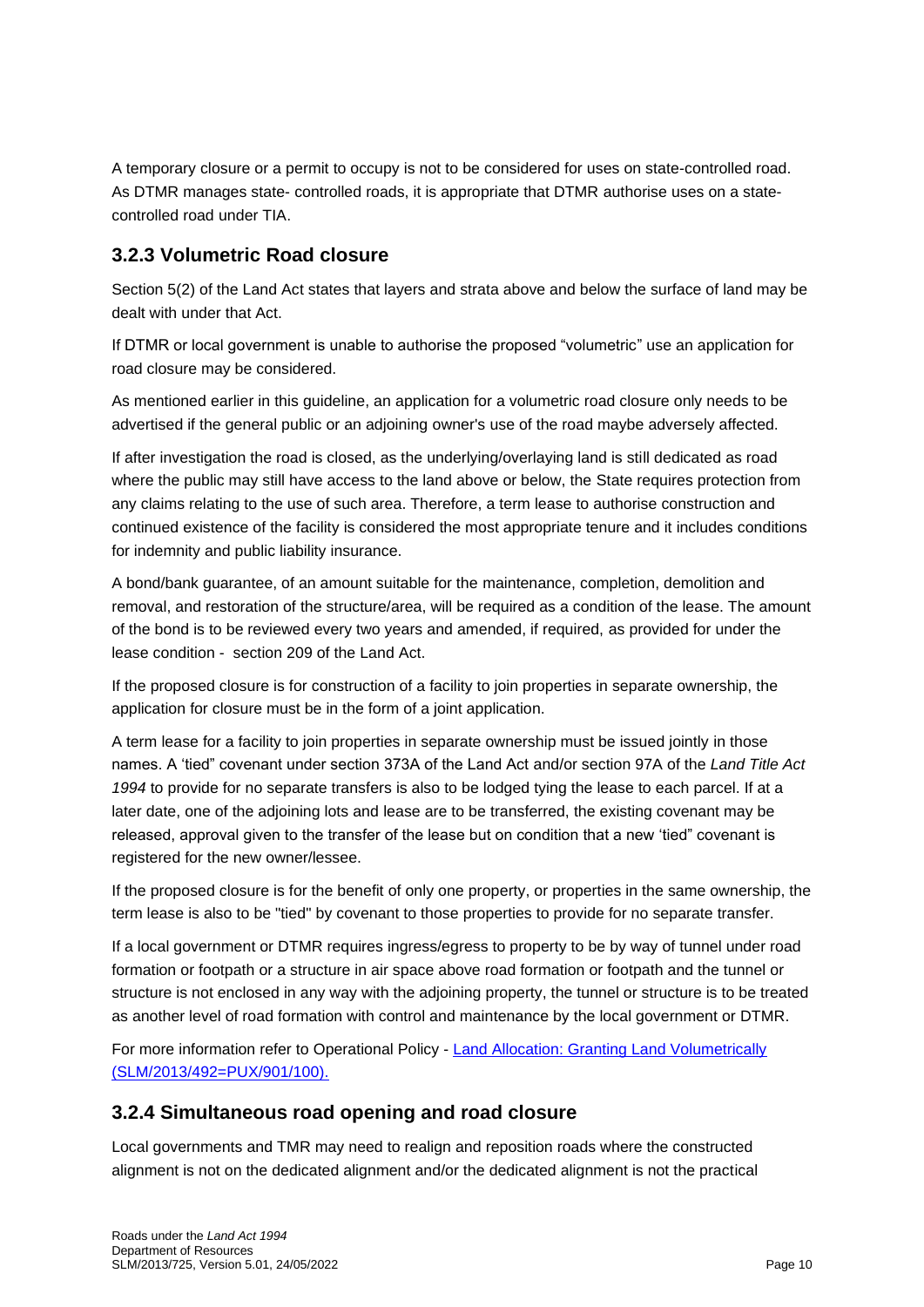alignment for a road. In specific circumstances this can be achieved by a simultaneous opening and closure of the road.

There is a recognition and acceptance of the exchange (offsetting) situation in some state dealings for realignment or repositioning of roads. A fundamental principal is the state is not disadvantaged in these actions. Minor road straightening and realignments required by TMR or a local government on an exchange of land basis are acceptable.

Section 109A of the Land Act allows a registered owner to apply for a simultaneous road opening and closure through that owner's freehold land. This should generally be considered only if the application is as a result of the requirements of TMR or a local government.

If there is more than one freehold lot subject to a simultaneous road opening and closure action, all the freehold lots must be in the exact same ownership .i.e. name/s and joint tenants/tenants in common.

The diagrams directly below provide indications of a simultaneous road opening and closure, i.e. the road proposed to be opened is in replacement of the existing dedicated road.



There is no requirement under the Land Act for an application for a simultaneous road opening and closure to be "advertised" but views of interested parties will be considered before making a decision. Therefore, if the public is not affected, no advertisement is required, however each case needs to be determined on its merits. For example, it would be considered that there would be no effect on the public for a minor realignment of the road through a lot or adjoining lots. The public may be affected if the existing constructed road was being realigned.

All exchanges must be in accordance with the work procedure for land exchanges.

Proposed road closure and openings for a development, including a reconfiguration of lot (subdivision) or for a better result/design, are not supported under the Land Act. These dealings may not be done by way of an exchange.

#### **3.2.5 Subdivisions**

If a developer requires to permanently close a road that will be incorporated into freehold land and then subdivided, any permanent road closure is at the full market value. The offsetting principle does not apply as the developer is gaining a commercial benefit to achieve the subdivision.

Where an owner wishes to close roads as part of a subdivision development, the action is to proceed by way of a road closure and once the road is closed a new deed will be issued. Any new roads will be created and dedicated as part of the freehold subdivision under the *Planning Act 2016*.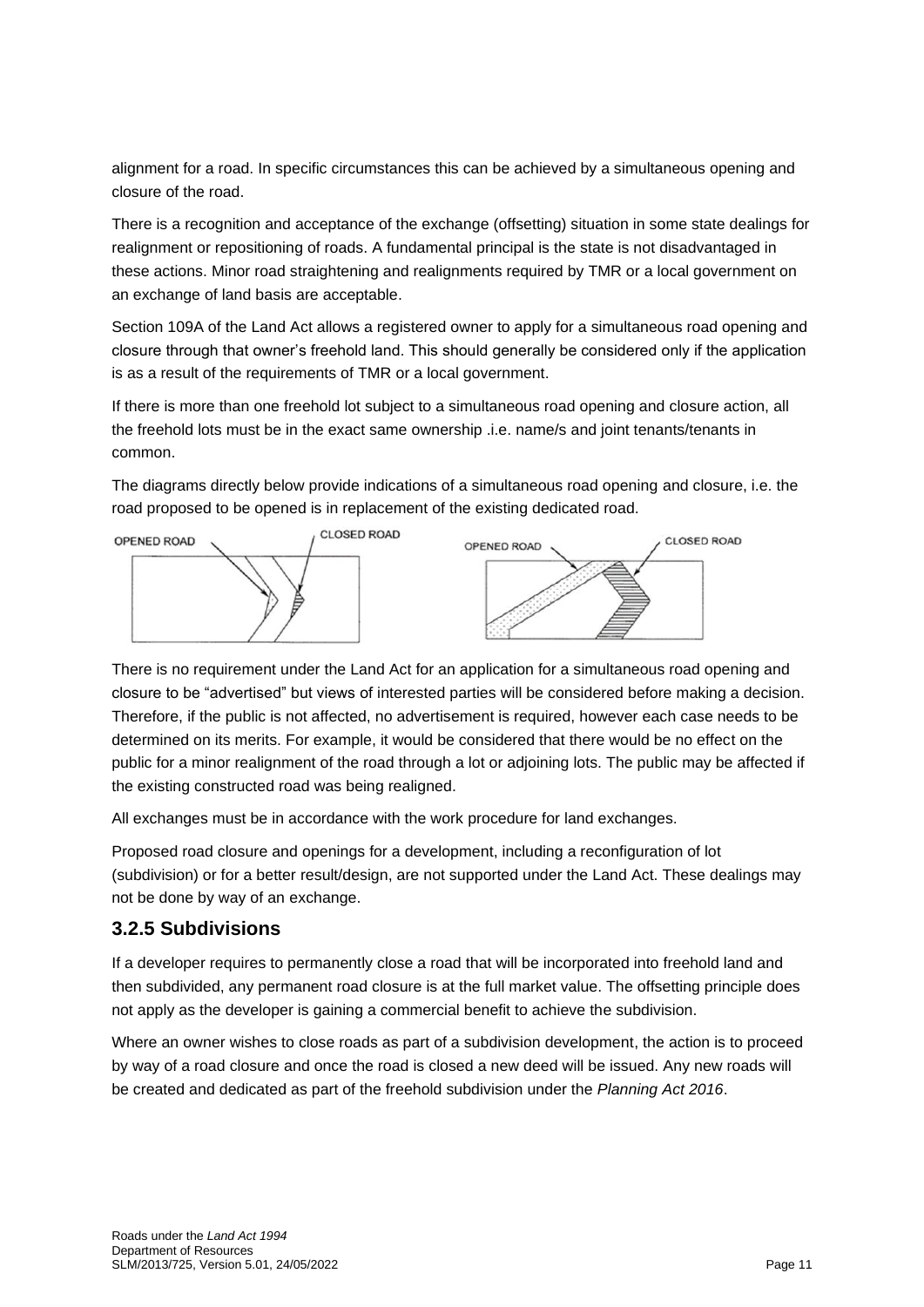### <span id="page-11-0"></span>**3.2.6 Dedicating state land as a road**

USL may be dedicated as a road. Consequently, it is a requirement to amend/revoke trust land (reserve or deed of grant in trust), lease or occupation licence to allow the road to be opened. In the majority of cases this action will be instigated by a local government or DTMR.

The access, if any, to a property will generally be reflected in that property's value. If access (including a secondary access) is provided, the property's value may increase. As the state is not responsible for providing access to existing freehold land, including a freeholding lease, the state is entitled, as any owner, to a fair value for its land.

Accordingly, where access is required to freehold land or a freeholding lease provided from USL, a lease (non-freeholding), licence or trust land, an amount equal to the value afforded by the access is required. i.e. the increase in property's value.

A property (without any dedicated access) separated from a dedicated road by a non-tidal boundary watercourse may have "physical" access, the lot does not have dedicated access. The bed and banks of a boundary watercourse, under section 13A of the Land Act, are the property of the state and may provide "physical" access to a property, however the land is not a dedicated road.

The creation of any new roads is required to be in a fully surveyed state.

**Note:** other than for a simultaneous road opening and closure under the Land Act and a road opening through a deed of grant in trust, a road opening in freehold land, including for the whole of a lot, must be completed under the *Land Title Act 1994* – these types of road openings must not be completed under the Land Act.

#### <span id="page-11-1"></span>**3.2.7 Reserved roads**

A **reserved road** is a road for public use.

A deed of grant or lease may refer to a surveyed road or **reserved road** (or esplanade) being excluded from the deed of grant or lease.

A reserved road (or esplanade), either surveyed or unsurveyed, is also shown on the face of the plan in a specific ("fixed") location, and as being excluded from the lot.

A **reservation for road purposes** or an area reserved **for** road purposes either in a "fixed" location or an unidentified location (i.e. "floating") are areas which are not excluded per se from the deed of grant or lease, but are areas retained by the State as an area for the possible future public purpose (of road) i.e. a reservation for a public purpose.

A **reserved road (or esplanade)** is different to these reservations for a public purpose and is an exclusion from title i.e. from the lot, similar to a surveyed road, and is a road for public use.

Therefore, when dealing with an application to "purchase" an area in a **reserved road**, the application is for a road closure.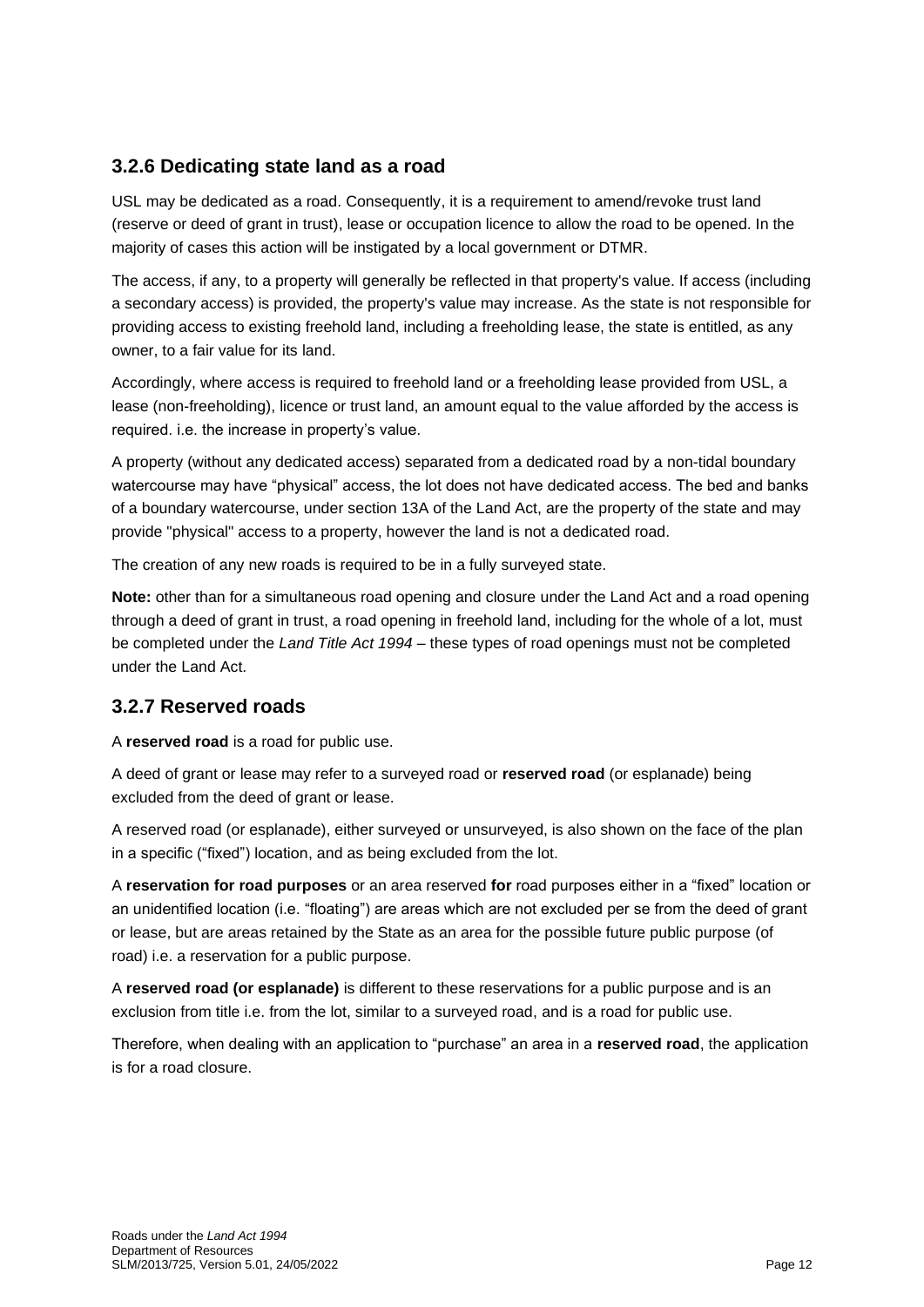### <span id="page-12-0"></span>**3.3 Further Information**

### <span id="page-12-1"></span>**3.3.1 Trespass**

A local government, as stated earlier, is recognised as having control of all local roads in its area and being immediately and primarily responsible for local roads, section 60 of the LGA. This includes taking action to deal with a trespass related act on a local road, section 75 of the LGA. There are corresponding provisions in the *City of Brisbane Act 2010*.

DTMR has control of state-controlled roads and similar powers to manage trespass under the TIA.

The Chief Executive's powers (under section 405A of the Land Act) are supplementary to the powers of a local government under the LGA.

Any enquiry made to the department about trespass on a road will initially be entered into the department's Compliance Information Register and Management System (CIRaM). The enquiry will then be referred to the local government or DTMR, depending on which authority has control of the road, for its action. The referral should also advise that if the local government or DTMR is unable to authorise the use, the department may then consider a road closure application.

The person who made the initial enquiry will also be advised that the matter has been referred to the local government for action (or DTMR if it is a state-controlled road).

**Note:** should local government or DTMR advise they are unable to authorise the use but offer no objection to an application for road closure, section 405B of the Land Act allows a fee to be charged if a person has been unlawfully occupying land and an offer is made for tenure of that land (e.g. sale, lease, licence or permit). It is reasonable for the state to require a person to pay a fee if that person was occupying the land prior to the issue of tenure.

A fee is to be charged for unlawful occupation of the land (including road) from the date it is determined that the unlawful occupation started until the new tenure (deed of grant, lease, permit to occupy or road licence) issues. The fee, calculated on a pro rata basis (part year) if applicable, is to be equivalent to rent that would have been payable for the intended use of the land, including if freehold is to issue.

# <span id="page-12-2"></span>**Legislation**

*Land Act 1994 Planning Act 2016 Stock Route Management Act 2002 Local Government Act 2009 City of Brisbane Act 2010 Transport Infrastructure Act 1994 Transport Operations (Road Use Management) Act 1995 Acquisition of Land Act 1967*

# <span id="page-12-3"></span>**Related documents**

Operational Policy – [Land Dealings affecting the Stock Route Network \(SLM/2013/363 =](https://www.resources.qld.gov.au/?a=109113:policy_registry/land-dealings-affecting-the-stock-route-network.pdf&ver=6.00)  [PUX/901/238\)"](https://www.resources.qld.gov.au/?a=109113:policy_registry/land-dealings-affecting-the-stock-route-network.pdf&ver=6.00)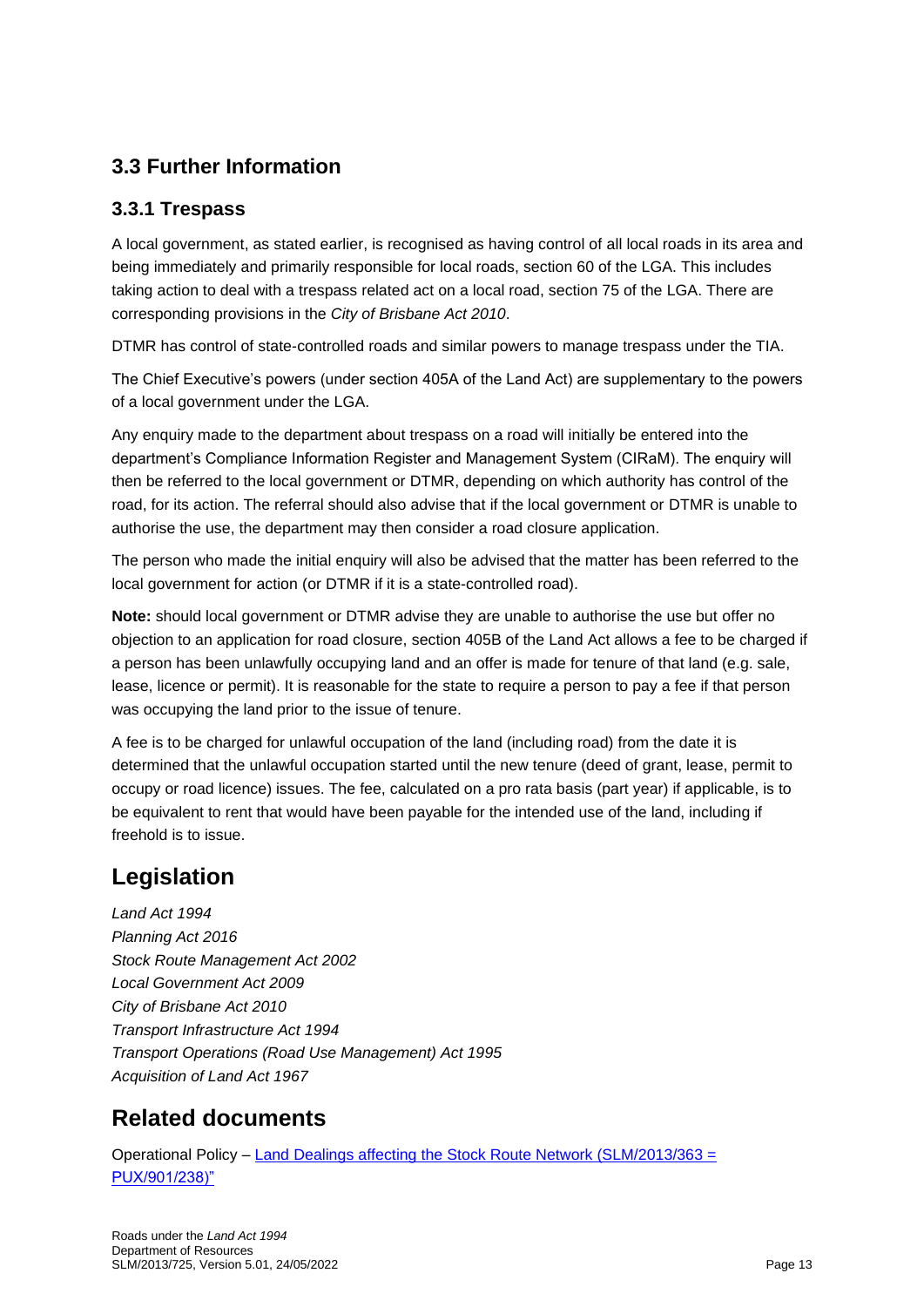Operational Policy – [Land Allocation: Granting Land Volumetrically \(SLM/2013/492 = PUX/901/100\)](https://www.resources.qld.gov.au/?a=109113:policy_registry/granting-land-volumetrically.pdf&ver=2.05) Guideline [Public purpose reservations \(SLM/2013/480 = PUX/901/112\)](https://www.resources.qld.gov.au/?a=109113:policy_registry/public-purpose-reservations.pdf&ver=4.00) Procedure for Land Exchanges

# <span id="page-13-0"></span>**Human Rights**

The department is committed to respecting, protecting and promoting human rights. Under the *Human Rights Act 2019*, the department has an obligation to act and make decisions in a way that is compatible with human rights and, when making a decision, to give proper consideration to human rights. To the extent an act or decision under this document may engage human rights under the *Human Rights Act 2019*, regard will be had to that Act in undertaking the act or making the decision.

# <span id="page-13-1"></span>**Further information**

- Contact your nearest business centre [\(https://www.resources.qld.gov.au/?contact=state\\_land\)](https://www.resources.qld.gov.au/?contact=state_land), or
- Refer to [https://www.qld.gov.au/environment/land/state,](https://www.qld.gov.au/environment/land/state) or
- Call 13 QGOV (13 74 68).